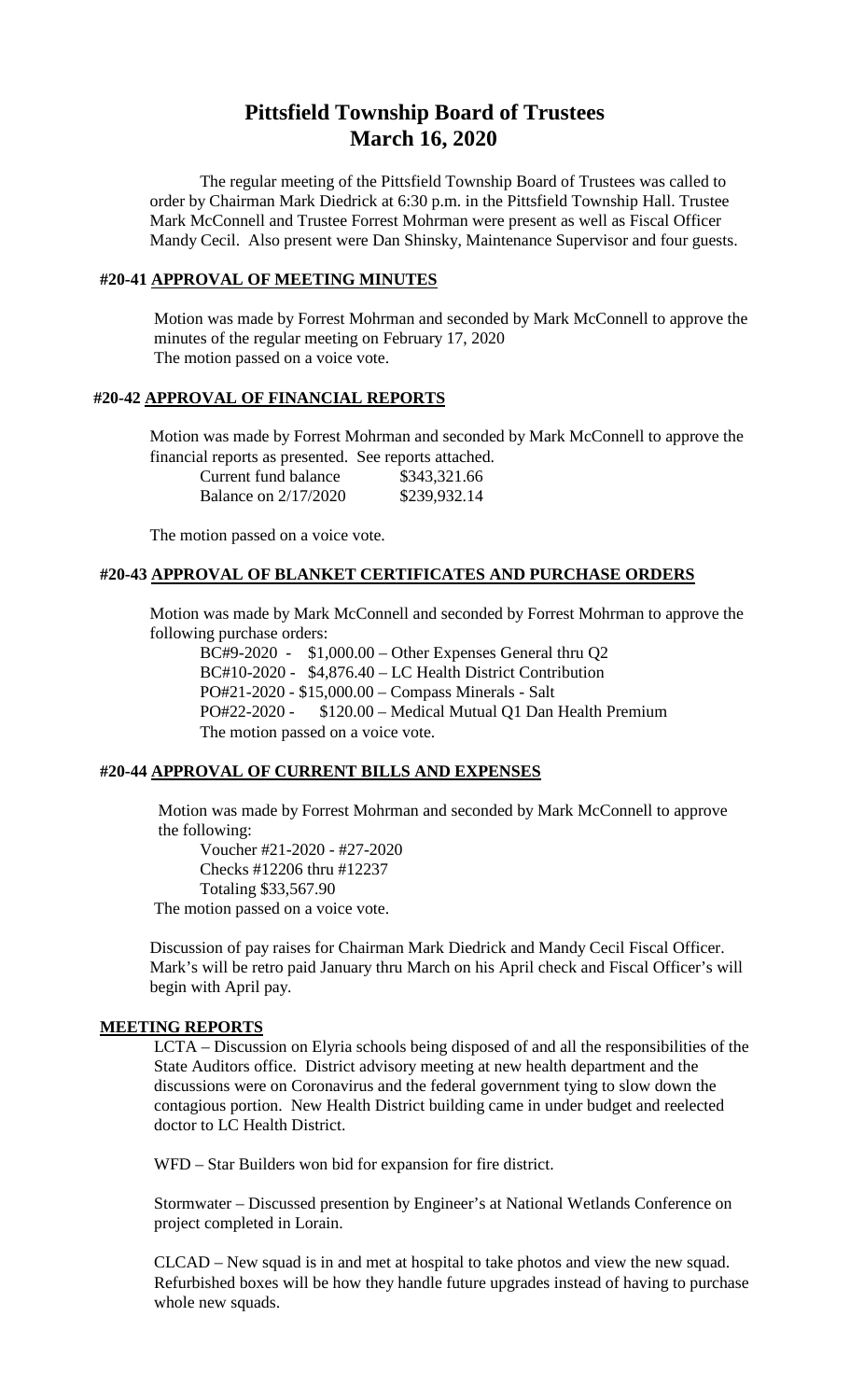#### **OLD BUSINESS: #20-45 APPROVAL TO SUBMIT NEW COMMUNITY GRANT APPLICATION TO SWAC FOR QUARRY ROAD PROJECT (SOUTH OF HUGHES ROAD)**

Motion was made by Forrest Mohrman and seconded by Mark McConnell to submit new Community Grant Application to SWAC for Quarry Road Project (South of Hughes Road)

The motion passed on a voice vote.

Brown Lateral Ditch project scheduled viwing April 6, 2020 with public hearing scheduled for April 21, 2020 pending what happens with regulations set by Govenor.

#### **NEW BUSINESS:**

Discussion of Webster Road Cemetery maintained by Lagrange Township since 1919. State law requires the township it is physically in is responsible for maintaining. Lagrange Township to contact us to start discussions for the future.

## **#20-46 APPROVAL OF PERMANENT APPROPRIATIONS FOR 2020**

Following detailed review by the Fiscal Officer and Trustees, Mark McConnell moved to approve the following permanent appropriations:

| General Fund                   | \$160,000.00   |
|--------------------------------|----------------|
| Motor Vehicle License Tax Fund | \$10,000.00    |
| Gasoline Tax Fund              | \$129,100.00   |
| Road & Bridge Fund             | \$173,306.00   |
| Cemetery Fund                  | 5,269.56<br>S. |
| Road & Bridge Levy Fund        | \$26,300.00    |
| <b>Total Appropriations</b>    | \$503,975.56   |

Forrest Mohrman seconded the motion and it passed on a voice vote.

Townhall parking lot estimated to be around \$22-24K which we currently do not have in our General Fund budget for this year.

## **#20-47 APPROVAL OF A CONTRACT WITH SANDY DIEDRICK FOR THE DATA ENTRY OF TOWNSHIP CEMETERY RECORDS DURING 2020 FOR THE ANNUAL AMOUNT OF \$300.00.**

Motion was made by Forrest Mohrman and seconded by Mark McConnell to approve a contract with Sandy Diedrick for the data entry of Township cemetery records in 2020 for the annual amount of \$300.00. Mark Diedrick abstained from the vote. The motion passed on a voice vote.

## **#20-48 APPROVAL OF A CONTRACT WITH CONNIE BRADLEY TO BE PITTSFIELD TOWNSHIP NEWSLETTER EDITOR IN 2020 FOR \$100 PER NEWSLETTER.**

Motion was made by Mark McConnell and seconded by Mark Diedrick to approve a contract with Connie Bradley to be Pittsfield Township Newsletter Editor in 2020 for \$100 per newsletter. Forrest Mohrman abstained from the vote. The motion passed on a voice vote.

#### **ZONING BUSINESS**

Dan reported new house permit on corner of Merriam and Pitts Road.

#### **ROAD AND MAINTENANCE**

Dan reported dug out brush from a few areas on Merriam Road. Forrest to touch base With Route 20 property owner again.

## **TOWNSHIP HALL & PARK REPORT**